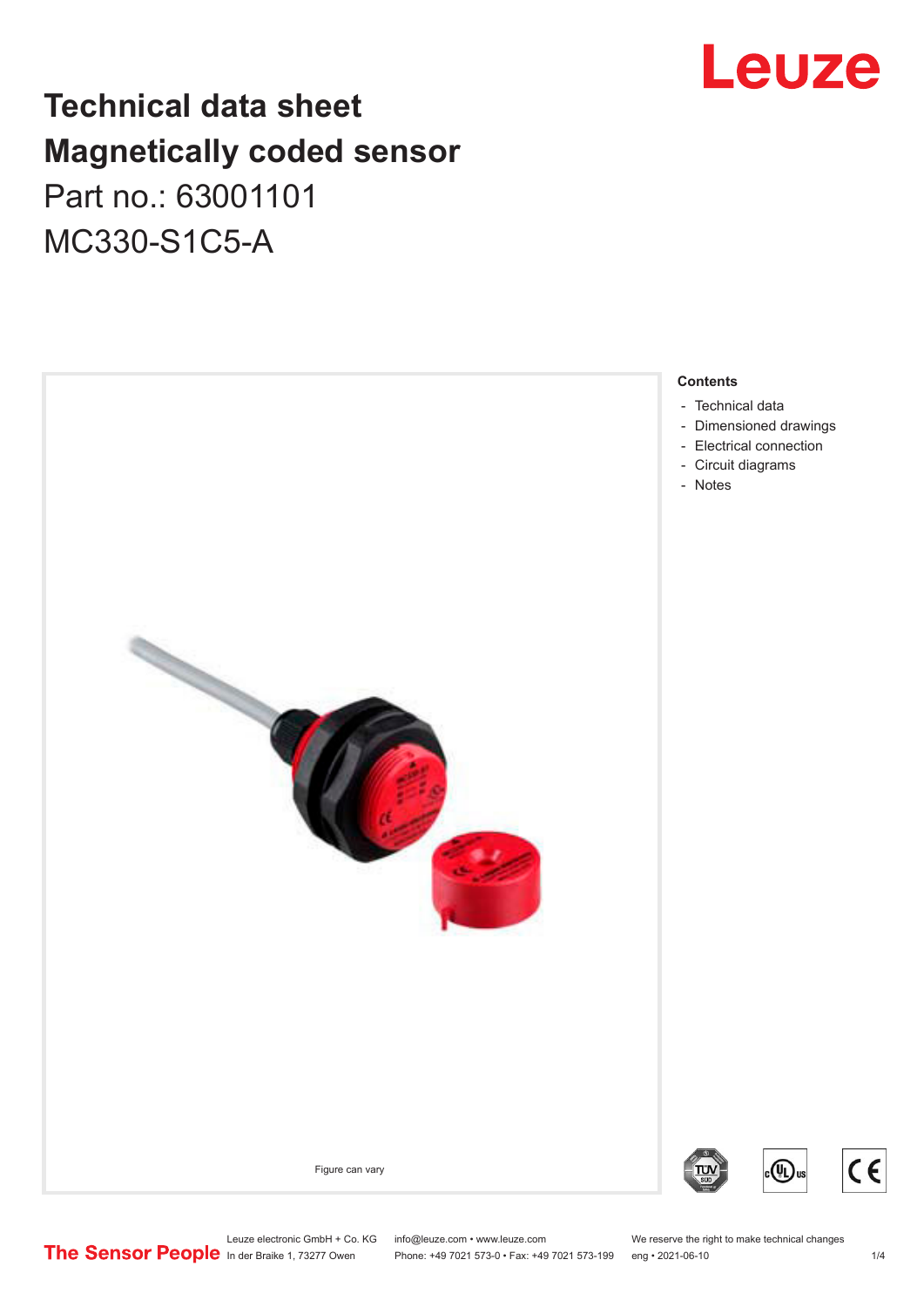## <span id="page-1-0"></span>**Technical data**

# Leuze

### **Basic data**

| <b>Series</b>                                                         | MC330                                                                                                                              |
|-----------------------------------------------------------------------|------------------------------------------------------------------------------------------------------------------------------------|
| <b>Functions</b>                                                      |                                                                                                                                    |
| <b>Functions</b>                                                      | Integration in control circuits up to cate-<br>gory 4 in accordance with EN ISO<br>13849-1                                         |
|                                                                       | Safety system in combination with an<br>evaluation unit such as the MSI-MC310<br>safety relay or the MSI 400 safety<br>controller. |
| <b>Characteristic parameters</b>                                      |                                                                                                                                    |
| Mission time T <sub>M</sub>                                           | 20 years, EN ISO 13849-1                                                                                                           |
| Category                                                              | Up to 4, depending on evaluation, 1<br>sensor connected, EN ISO 13849-1                                                            |
| <b>B10</b> <sub>d</sub>                                               | 20,000,000 number of cycles                                                                                                        |
| <b>Electrical data</b>                                                |                                                                                                                                    |
| <b>Protective circuit</b>                                             | <b>Current limitation</b>                                                                                                          |
|                                                                       | Short circuit protected, Via e.g. MSI-<br>MC310, MSI 400                                                                           |
| <b>Contact allocation</b>                                             | $1NC + 1NO$                                                                                                                        |
| <b>Contact type</b>                                                   | Reed contacts (magnetically sensitive)                                                                                             |
| Requirement on the voltage supply<br>when used acc. to cULus (UL 508) | Class 2 Circuits                                                                                                                   |
| Outputs                                                               |                                                                                                                                    |
| Max. switching voltage                                                | 27 V AC/DC                                                                                                                         |
| Switching current, max.                                               | 500 mA                                                                                                                             |
| <b>Timing</b>                                                         |                                                                                                                                    |
| Response time                                                         | 3 ms                                                                                                                               |
| <b>Connection</b>                                                     |                                                                                                                                    |
| <b>Number of connections</b>                                          | 1 Piece(s)                                                                                                                         |
| <b>Connection 1</b>                                                   |                                                                                                                                    |
| <b>Function</b>                                                       | Contact connection                                                                                                                 |
| <b>Type of connection</b>                                             | Cable with wire-end sleeves                                                                                                        |
| Cable length                                                          | 5,000 mm                                                                                                                           |
| <b>Sheathing material</b>                                             | <b>PVC</b>                                                                                                                         |
| Cable color                                                           | Gray                                                                                                                               |
| <b>Number of conductors</b>                                           | 4-wire                                                                                                                             |

### **Mechanical data**

| Design                                                                            | Cylindrical                                                     |
|-----------------------------------------------------------------------------------|-----------------------------------------------------------------|
| <b>Thread size</b>                                                                | M30                                                             |
| Length                                                                            | 36 mm                                                           |
| <b>Housing material</b>                                                           | Plastic                                                         |
| <b>Plastic housing</b>                                                            | Glass fiber reinforced (PPS), self-<br>extinguishing            |
| Net weight                                                                        | 323g                                                            |
| <b>Housing color</b>                                                              | Red                                                             |
| <b>Type of fastening</b>                                                          | Mounting thread                                                 |
| Installation position                                                             | Arbitrary, provided housing markings are<br>aligned             |
| <b>Switch type</b>                                                                | Type 4 interlock device, contactless<br>actuation, EN ISO 14119 |
| Approach actuation directions                                                     | 3-dimensional                                                   |
| <b>Mechanical life time</b>                                                       | 10,000,000 actuation cycles                                     |
| <b>External actuator</b>                                                          | Magnetically coded                                              |
| Cut-out point (OFF), min.                                                         | $12 \text{ mm}$                                                 |
| Assured cut-out distance (Sar), min.                                              | $14 \text{ mm}$                                                 |
| Assured cut-in distance (Sao), max.                                               | 6 <sub>mm</sub>                                                 |
| Switching tolerance (without<br>ferromagnetic materials in immediate<br>vicinity) | $-1$ 1 mm                                                       |
| Distance to other magnetic sensors,<br>min.                                       | 50 mm                                                           |
| Approach speed, min.                                                              | $0.05 \, \text{m/s}$                                            |
| <b>Environmental data</b>                                                         |                                                                 |

| Ambient temperature, operation    | -20  70 °C    |
|-----------------------------------|---------------|
| Degree of contamination, external | 3. EN 60947-1 |

#### **Certifications**

| Degree of protection                                               | IP 67                                |
|--------------------------------------------------------------------|--------------------------------------|
| <b>Certifications</b>                                              | c UL US                              |
|                                                                    | TÜV Süd (with suitable safety relay) |
| Test procedure for EMC in accordance EN 60947-5-3<br>with standard |                                      |
|                                                                    | EN 61000-6-2                         |
|                                                                    | EN 61000-6-3                         |
| Test procedure for oscillation in<br>accordance with standard      | EN 60947-5-3                         |
| Test procedure for shock in<br>accordance with standard            | EN 60947-5-3                         |

#### **Classification**

| <b>Customs tariff number</b> | 90328900 |
|------------------------------|----------|
| eCl@ss 5.1.4                 | 27272402 |
| eCl@ss 8.0                   | 27272402 |
| eCl@ss 9.0                   | 27272402 |
| eCl@ss 10.0                  | 27272402 |
| eCl@ss 11.0                  | 27272402 |
| <b>ETIM 5.0</b>              | EC002544 |
| <b>ETIM 6.0</b>              | EC002544 |
| <b>ETIM 7.0</b>              | EC002544 |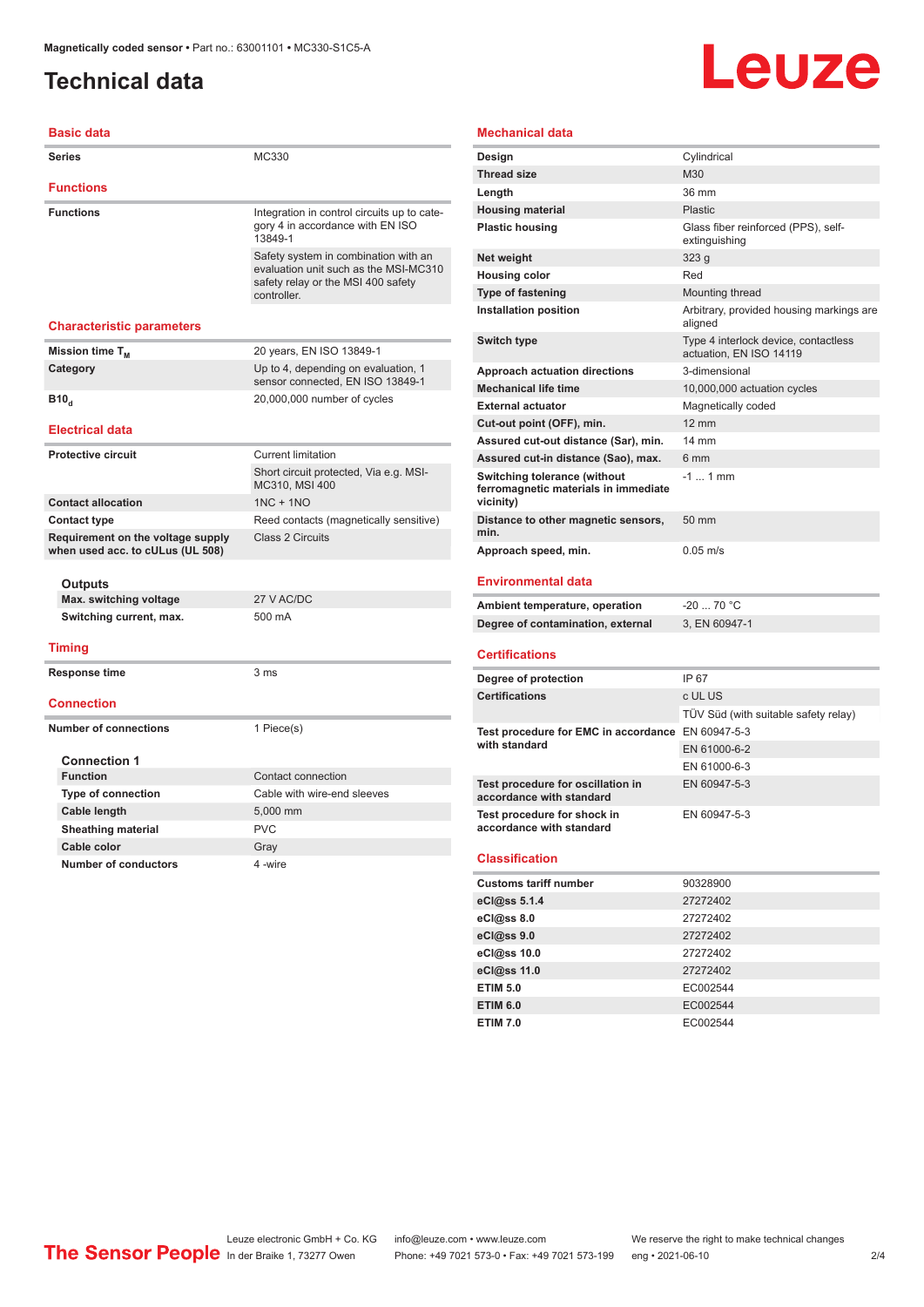## <span id="page-2-0"></span>**Dimensioned drawings**

All dimensions in millimeters

Dimensions of sensor and actuator



## **Electrical connection**

### **Connection 1**

| <b>Function</b>             | Contact connection                                        |
|-----------------------------|-----------------------------------------------------------|
| <b>Type of connection</b>   | Cable with wire-end sleeves                               |
| Cable length                | 5,000 mm                                                  |
| <b>Sheathing material</b>   | <b>PVC</b>                                                |
| Cable color                 | Gray                                                      |
| <b>Number of conductors</b> | 4 -wire                                                   |
| Wire cross section          | $0.35$ mm <sup>2</sup>                                    |
| Assignment                  | Representation of contacts without activation by actuator |

#### **Conductor color**

|  | <b>Conductor assignment</b> |
|--|-----------------------------|
|--|-----------------------------|

| <b>Brown</b> | <b>NO</b> |
|--------------|-----------|
| White        | <b>NO</b> |
| <b>Blue</b>  | NC.       |
| <b>Black</b> | <b>NC</b> |

## **Circuit diagrams**



## Leuze